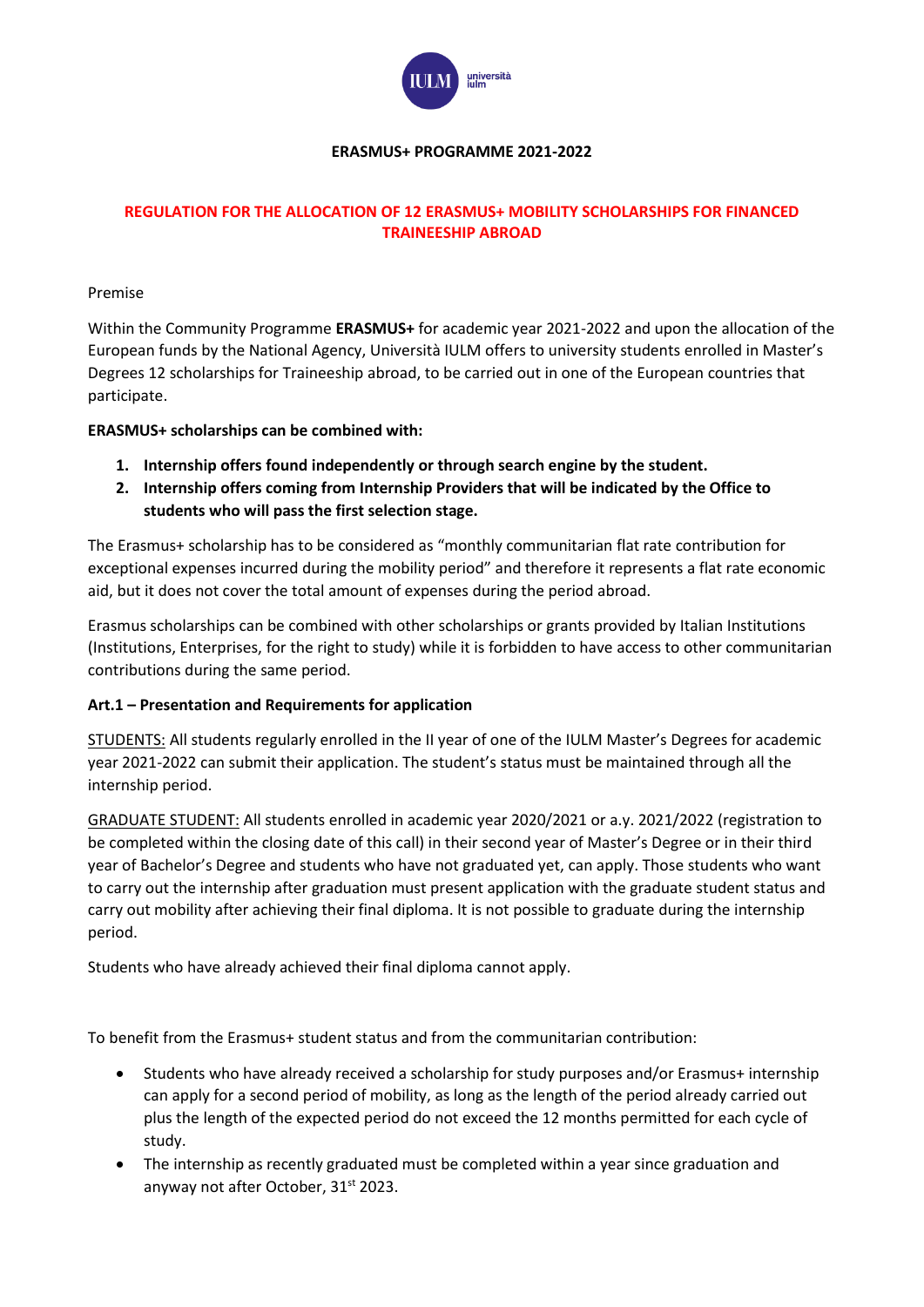

- The internship shall last at least 2 months (60 days).
- Students cannot receive, in the same period, another scholarship financed by the European Union for the academic year 2021/2022.
- Students must be unemployed.
- Students must have all the credits required for the first year of Master's Degree.
- Students must have at least a B2 proficiency level of the host country language. Self-declaration will be accepted.

### **Art. 2 – Activities eligible for funding**

### **In order to be financed by Erasmus+ grants the internship must have this characteristics:**

- The activities carried out have to be consistent with the student's academic path. For this reason, the content and the activities of the internship must be previously approved by the course tutor and included in Training Agreement signed by the student, the belonging Institute and host enterprise/institution, as well as respected by the student throughout all the internship.
- If the application is submitted with a "student status", the internship must be **curricular**, which means that it has to be part of the student study plan; the credits obtained abroad are fully recognized in "carriera" according to the regulations of the different Degree courses.
- The activity must be carried out full time and it shall last at least 2 months (60 days) without any interruption.
- The internships referred to in the following call must last at least 2 months and must end no later than October, 31<sup>st</sup> 2023.

#### **Non-eligible activities:**

- Study/research activities;
- Part-time internships.

# **If the carried out internship would not meet the parameters set out in this call, the funding will be revoked.**

## **Art. 3 – Eligible internship locations**

#### **Eligible locations for Internships abroad:**

- Enterprises and running training and research centers;
- Delegations and public institutions such as Institutes of Culture and Chambers of Commerce and schools, provided that it is guaranteed the principle of trans nationality.
- Higher education institutions, Academies and Universities only for **internship** activities, at International Relations Offices, libraries, university laborites etc. Personal studies and research activities are not allowed.

#### **Non-eligible location for Internships abroad:**

- Communitarian institutions included European agencies and bodies that manages communitarian programmes (reason: avoiding conflicts of interest and/or double funding)
- National diplomatic representations of the student home country present in the host country (embassies, consulates, etc.).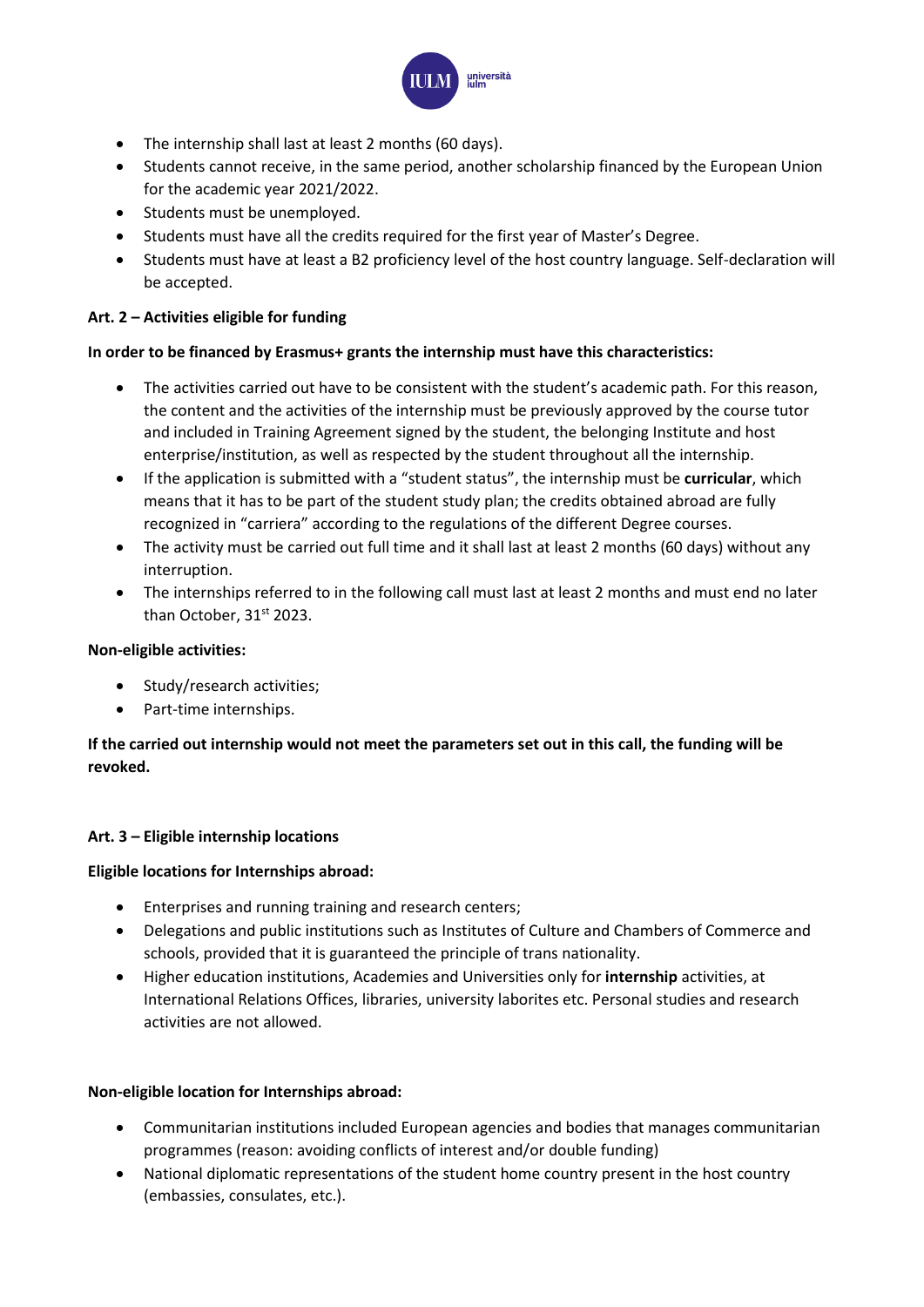

## **Art. 4 – Submission of applications and traineeship allocation**

#### **4.1 Submission of applications**

Students can download the application form through the website <https://www.iulm.it/it/internazionale/tirocinio-estero#programma-erasmus-tirocinio> or through IULM community, in the section international mobility.

The application can be presented starting from **February, 1st 2022,** specifying the chosen period of traineeship, up until there **will still be scholarships available and, in any case, no later than April, 16th 2022**.

Unallocated scholarships, if any, will be made available in a further call that will be announced through our channels (website, community, etc.) and, in any case, no later than June, 30<sup>th</sup> 2022. In this second call, will also be included students enrolled in the second and third year of Tourism, Management and Culture and Arts that have in their study plan a mandatory curricular traineeship.

The application form must be send via email to [erasmus@iulm.it](mailto:erasmus@iulm.it) and [traineeship@iulm.it,](mailto:traineeship@iulm.it) attaching the following documentation:

- Curriculum vitae in English;
- Copy of valid ID/passport;
- Certifications proving language and IT competencies, if any. Certifications must be valid (obtained no more than 3 years ago).

For the application, will be considered:

- grade average;
- evaluation of the training and professional skills;
- previous experiences abroad: Erasmus, Traineeship abroad, work experiences abroad, exchange year during high school;
- specialization courses (to be evaluated according to the consistency of the course of study);
- participation of the annual call for students' collaboration to university services and the involvement in the activity;
- language and/or IT certifications.

#### **4.2 Scholarships allocation**

Students who have already found a traineeship together with a host enterprise, must present the **Acceptance letter** while applying or after the application, sending an email to [internship@iulm.it.](mailto:internship@iulm.it) If considered eligible, they will receive the scholarship.

The student has to ask the host enterprise for the acceptance letter; it has to be written on letterhead and the official model that has to be used and filled out has to be requested to the Career Service and Placement Office, sending an email to [internship@iulm.it.](mailto:internship@iulm.it)

Eligible students, who have not found a traineeship yet, can look for it through Internship providers and other dedicated portals, that will be indicated by the Career Service and Placement Office. Students will have to schedule independently an interview with the enterprises that offer traineeships and – if accepted – they will have to provide the office the Acceptance Letter in order to definitely obtain the economic contribution.

**In case of remaining unallocated scholarships, they will be assigned by the Career Service and Placement Office (in accordance with the Mobility Office) at its own discretion.**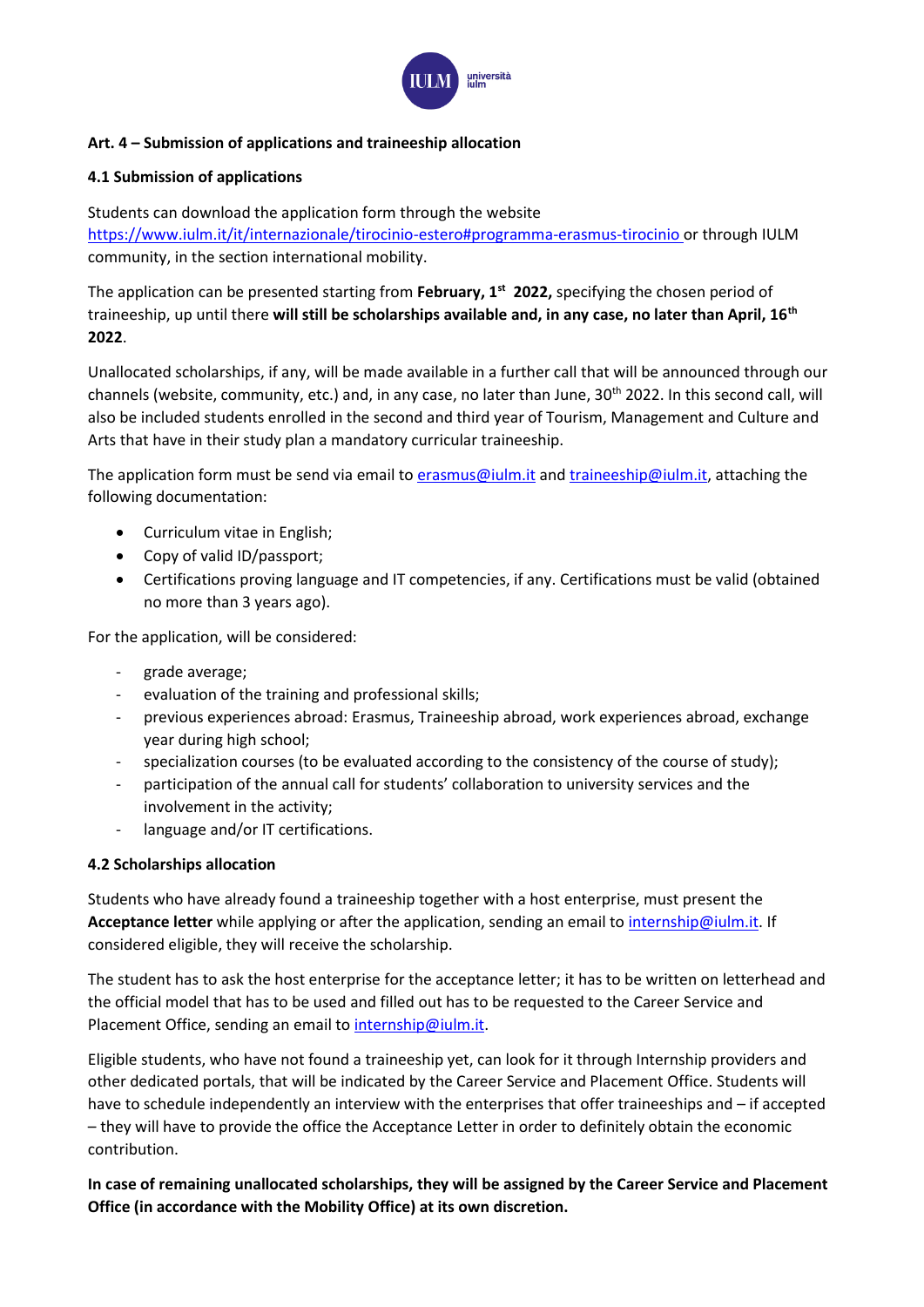

Mobility programmes must be planned as physical mobility;

Traineeships can be carried out in a blended modality, so combining both virtual and in presence activities without any interruption. The physical part of the mobility shall last at least 2 months. Only the months spent physically in presence will be financed by the scholarship.

## **4.3 Traineeship in the field of Digital Skills**

In accordance with communitarian indications further priority is given to traineeships in the field of Digital Skills.

Some examples of traineeships in the field of Digital Skills: - digital marketing (social media management, web analysis); - digital graphic design, mechanical or architectonic; - applications, software, scripts and websites development; - installing, maintenance and management of systems and IT networks; cybersecurity; - data analytics, mining, visualization; - programming and training of robots and artificial intelligence application.

Students can find host enterprises through these platforms, without registering:

- <https://ec.europa.eu/eures/public/it/opportunities>
- [https://ec.europa.eu/eures/eures-apps/opp/page/main?lang=it#/opportunity](https://ec.europa.eu/eures/eures-apps/opp/page/main?lang=it#/opportunity-search?keywords=Digital%20Opportunity%20Traineeships)[search?keywords=Digital%20Opportunity%20Traineeships](https://ec.europa.eu/eures/eures-apps/opp/page/main?lang=it#/opportunity-search?keywords=Digital%20Opportunity%20Traineeships)
- [https://erasmusintern.org/](https://erasmusplus.us18.list-manage.com/track/click?u=80ad0ff1ec2d5a04f9bf33eb3&id=b5baa995fa&e=72885e712f)

The following activities ARE NOT COVERED by this definition: customer support, implementation of the orders, data entry or office activities.

#### **Art. 5 – Calculation of the contribution**

#### **Art. 5.1 – Monthly grant**

Erasmus+ monthly grant indicated by the European Union is different according to the country of destination; it follows the scheme below:

| <b>GROUP 1</b><br>(high cost of living)   | Denmark, Finland, Iceland, Ireland, Luxemburg, Sweden,<br>Liechtenstein, Norway<br>Region 14 Partner Countries: Fær Øer Islands, Switzerland,<br>United Kingdom | 500€ / month |
|-------------------------------------------|-----------------------------------------------------------------------------------------------------------------------------------------------------------------|--------------|
| <b>GROUP 2</b><br>(medium cost of living) | Austria, Belgium, Germany, France, Italy, Greece, Spain,<br>Cyprus, The Netherlands, Malta, Portugal                                                            | 450€ / month |
| <b>GROUP 3</b><br>(low cost of living)    | Bulgaria, Croatia, Czech Republic, Estonia, Latvia, Lithuania,<br>Hungary, Poland, Romania, Slovakia, Slovenia, North<br>Macedonia, Turkey, Serbia              | 400€ / month |